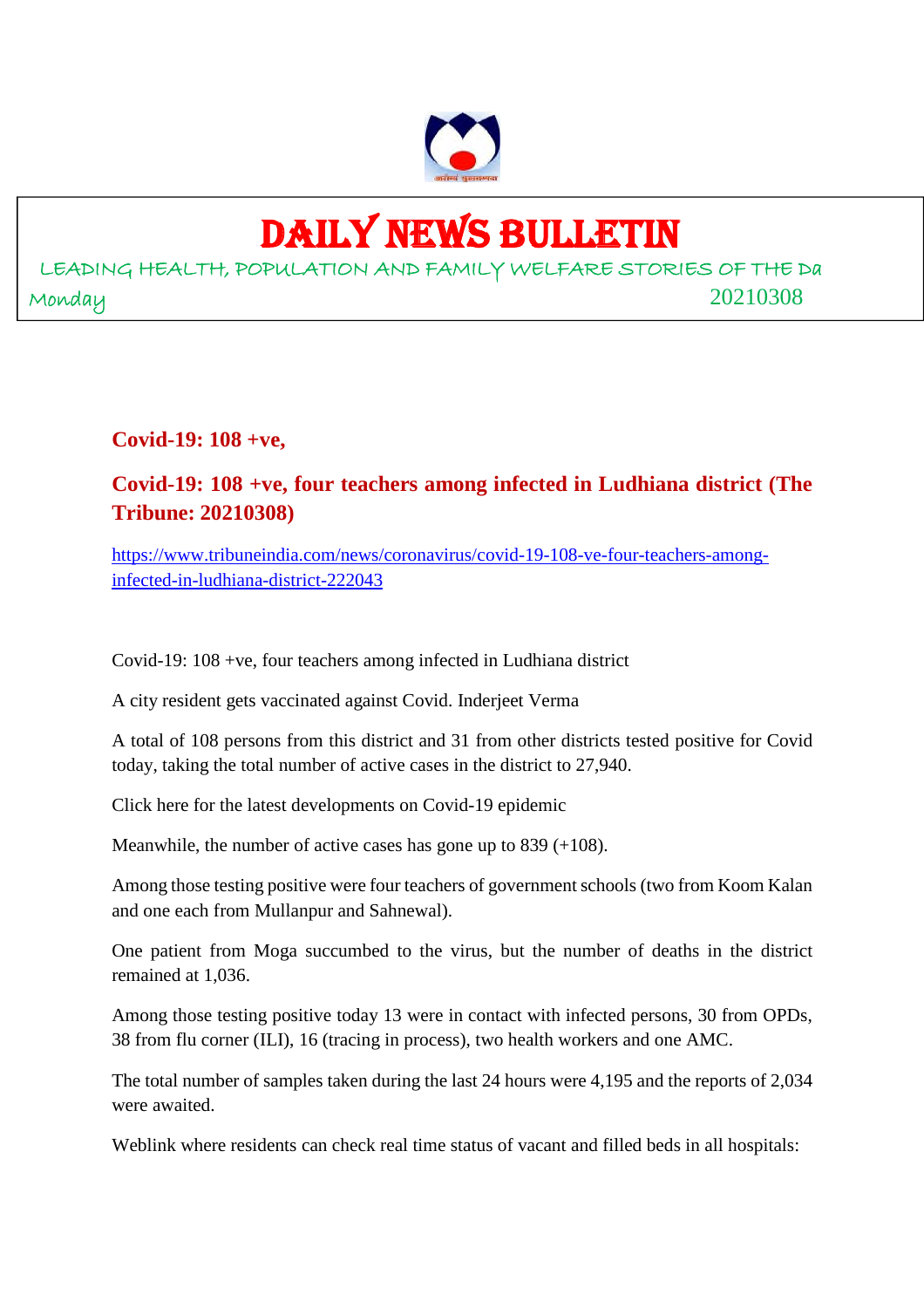

One patient from Moga succumbed to the virus, but the number of deaths in the district remained at 1,036.

Among those testing positive today 13 were in contact with infected persons, 30 from OPDs, 38 from flu corner (ILI), 16 (tracing in process), two health workers and one AMC.

The total number of samples taken during the last 24 hours were 4,195 and the reports of 2,034 were awaited.

Weblink where residents can check real time status of vacant and filled beds in all hospitals: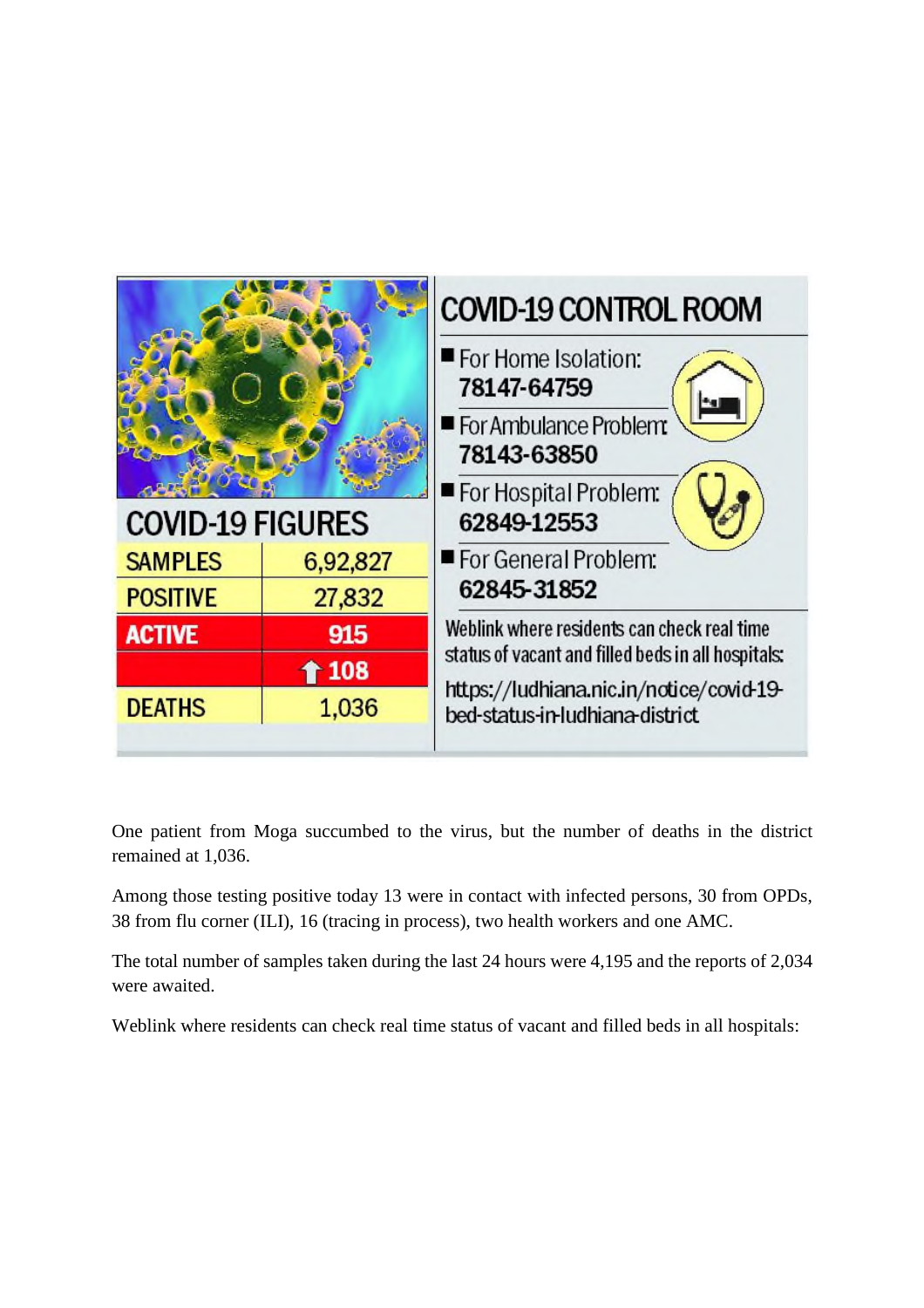### **India Covid tally crosses**

### **India Covid tally crosses 1.12 crore with 18,711 new cases (The Tribune: 20210308)**

https://www.tribuneindia.com/news/coronavirus/india-covid-tally-crosses-1-12-crore-with-18-711-new-cases-221859

Recovery rate drops to 96.95 per cent; death toll climbs to 1,57,756

India Covid tally crosses 1.12 crore with 18,711 new cases

A medic takes samples from a man for COVID-19 testing, at APMC market in Navi Mumbai.  $-$  PTI

New cases of coronavirus infection in India were recorded above 18,000 for the second consecutive day taking the country's tally of COVID-19 cases to 1,12,10,799, the Union Health Ministry said on Sunday.

The active cases registered an increase for the fifth consecutive day. The COVID-19 active caseload increased to 1,84,523 which now comprises 1.65 per cent of the total infections.

The recovery rate has dropped further to 96.95 per cent, the ministry data stated.

A total of 18,711 new infections were registered in a day, while the death toll increased to 1,57,756 with 100 daily new fatalities, the data updated at 8 am showed. On January 29, 18,855 new infections were recorded in a span of 24 hours.

The number of people who have recuperated from the disease surged to 1,08,68,520 which translates to a national COVID-19 recovery rate of 96.95 per cent, while the case fatality rate stands at 1.41 per cent.

India's COVID-19 tally had crossed the 20-lakh mark on August 7, 30 lakh on August 23, 40 lakh on September 5 and 50 lakh on September 16. It went past 60 lakh on September 28, 70 lakh on October 11, crossed 80 lakh on October 29, 90 lakh on November 20 and surpassed the one-crore mark on December 19.

According to the ICMR, 22,14,30,507 samples have been tested up to March 6 with 7,37,830 samples being tested on Saturday.

The 100 new fatalities include 47 from Maharashtra, 16 from Kerala and 12 from Punjab.

A total of 1,57,756 deaths have been reported so far in the country including 52,440 from Maharashtra followed by 12,517 from Tamil Nadu, 12,359 from Karnataka, 10,919 from Delhi, 10,277 from West Bengal, 8,729 from Uttar Pradesh and 7,173 from Andhra Pradesh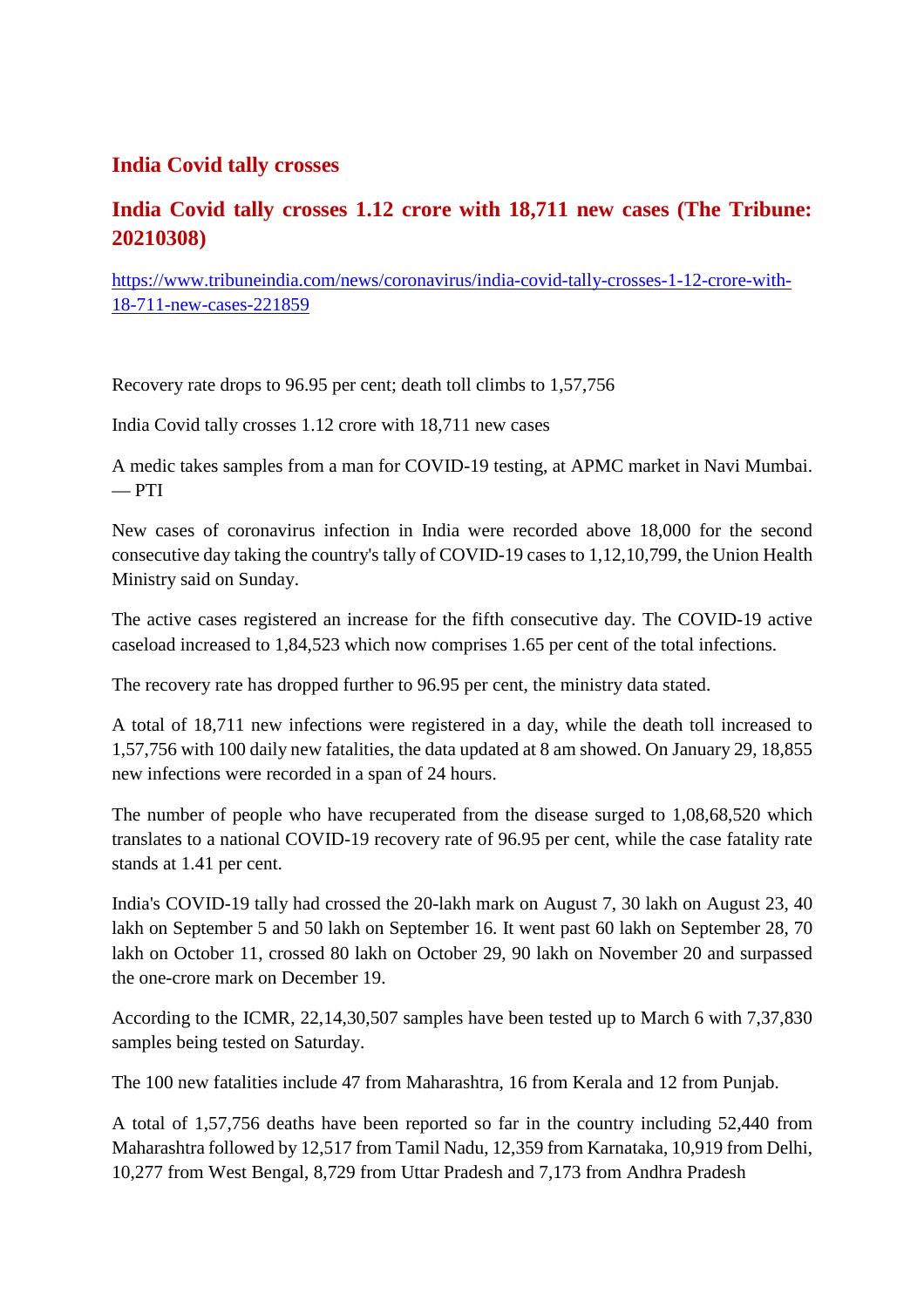### **9 apes at San Diego Zoo get Covid vax**

### **Eight western lowland gorillas were infected with the virus (The Tribune: 20210308)**

https://www.tribuneindia.com/news/coronavirus/9-apes-at-san-diego-zoo-get-covid-vax-221858

Four orangutans and five bonobos received the Covid-19 injections in January and February

Nine great apes at the San Diego Zoo have been vaccinated against the novel coronavirus after some gorillas were infected with the disease.

Four orangutans and five bonobos received the Covid-19 injections in January and February, the zoo confirmed earlier this week.

The vaccinations followed a January outbreak at the zoo's Safari Park, reports Xinhua news agency.

Eight western lowland gorillas were infected with the virus, probably due to exposure to a zookeeper who had tested positive for Covid-19, officials said.

The gorillas' symptoms were mild and limited to coughing, congestion and fatigue.

They have fully recovered, according to the zoo.

According to the US Centers for Disease Control and Prevention (CDC), several animals in zoological facilities have tested positive for the novel coronavirus earlier, including large cats and great apes.

Several lions and tigers in a New York zoo, a puma in South Africa, tigers in a Tennessee zoo, snow leopards at a Kentucky zoo, and gorillas at a California zoo have tested positive for the virus after showing signs of illness.

A cougar and tiger at a Texas facility that exhibits wild animals also tested positive.

It is suspected that these animals became sick after being exposed to employees with Covid-19, despite the staff following health precautions, the US CDC said.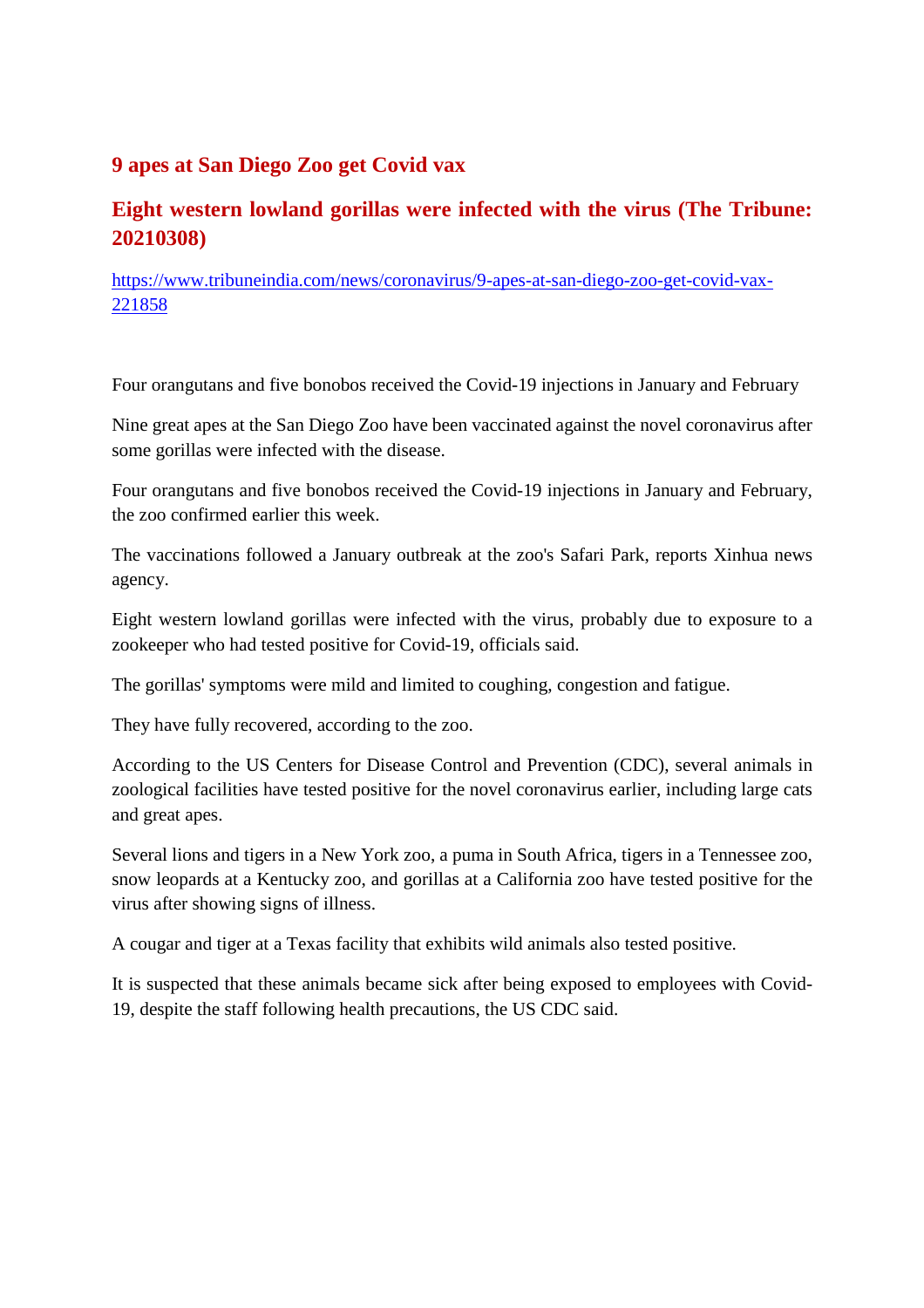### **Health spending**

### **How govt plans to push health spending to target of GDP's 2% (Hindustan Times: 20210308)**

### **https://epaper.hindustantimes.com/Home/ArticleView**

India's official policymakers have long recognised that spending on public health care ought to be at least 2% of gross domestic product (GDP), first proposed by the 11th five-year plan (2007-12), but the country has been struggling to spend even less than half of it.

The NK Singh-led 15th Finance Commission (FC)'s recommendations on health, accepted by the Union government in its action-taken report, have called for many first-time financial and non-financial measures to re-prioritise public health expenditure to reach a targeted 2.5% of gross domestic product by 2025.

Despite decades of strong economic growth, the country's spending on health care is barely 1% of GDP, way below Brics peer nations, resulting in serious supply-side deficits of facilities and professionals.

According to the Rural Health Survey 2018-19, there is an 85.6% shortfall of surgeons, 75% deficit of obstetricians and gynaecologists, 87.2% of physicians, and 79.9% shortfall of paediatricians in the primary health sector in rural areas.

Based on the recommendations of the 15th FC, a significant portion of federal health care grants will for the first time be routed through urban local bodies, or municipalities, and, at the rural level, through panchayats, the government's action-taken report shows.

The grants for the health sector have been divided into two parts. One, grants worth  $\overline{570,051}$ crore meant exclusively for local governments (municipalities and panchayats). Two, sectoral grants aggregating to ₹31,755 crore for the states.

Also, during the 15th FC's award period (2021-26), unconditional grants-in-aid for health care alone will work out to 0.1% of GDP for the first time. The target of 2% of GDP for provisioning public health care was first proposed by the 11th five-year plan (2007-12). The target was reiterated by the National Health Policy 2017. Yet, total expenditure on health was just 0.96% in 2018-19.

In another first, the 15th FC has reserved a majority of health grants for the primary sector. "We recommend that primary health care should be the number one commitment of each and every state and that primary health expenditure should be increased to two-thirds of total health expenditure by 2022," the commission's report stated.

"The total grants-in-aid support to the health sector over the award period works out to ₹1,06,606 crore which is 10.3% of the total grants in aid recommended by us. This forms about 0.1% of gross domestic product. The grants for the health sector will be unconditional," the commission's report said.

The commission has calculated that states should allocate 8% of their annual budgets to achieve the overall spending target.

For critical-care hospitals, the 15th FC has recommended ₹15,265 crore. This includes ₹13,367 crore for general states, and ₹1,898 crore for North-east states.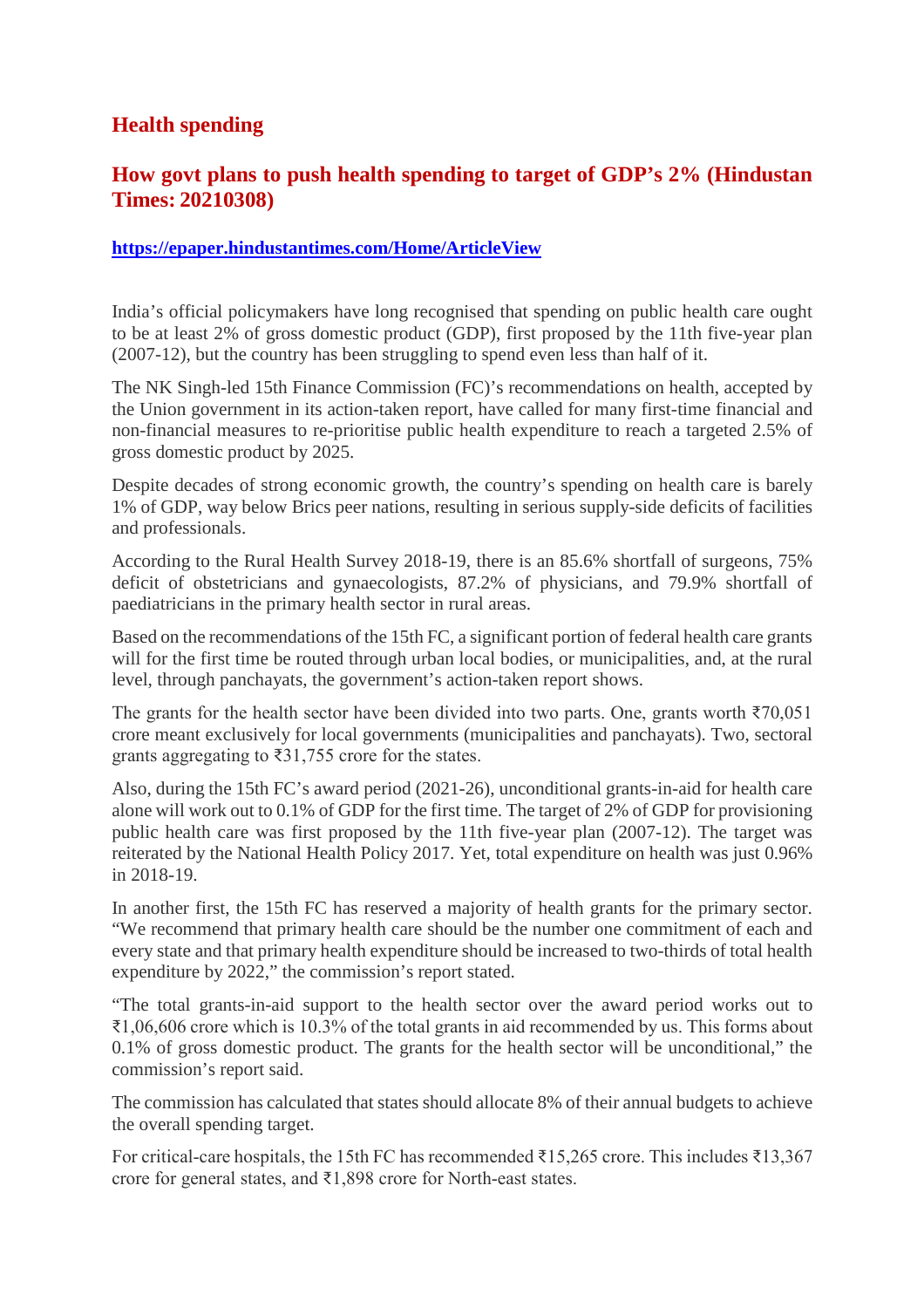Given regional disparities, the commission devised an innovative "per capita health expenditure distance method", similar to the income distance method, to award the shares.

To decide on a state's share of resources, finance commissions usually rely on parameters such as income distance, population size, geographical location and forest cover, etc, which are then assigned weightages. Income distance is the difference between average per capita incomes and the per capita income of an individual state in question. It gives the most direct measure of how rich or poor a state is.

The grants states will receive on the basis of this innovative "expenditure distance" formula will be sufficient to cover the full capital cost of building 205 hundred-bed hospitals and 157 fifty-bed hospitals, according to the 15th FC report.

"The recommendations are revolutionary and, if implemented, will revolutionise the sector because of the focus on primary health care," said Dr Dorairaj Prabhakaran, vice-president, research and policy, at the Public Health Foundation of India.

However, Prabhakaran said the large disparities in capacities of states could still be a stumbling block. "Some better-placed states will definitely implement, utilise and add to the funds while less developed states may return some of the funds unutilised, as seen in the past," he said.

### **Health Care**

### **Shots will stay free at all Delhi govt hospitals (Hindustan Times: 20210308)**

https://epaper.hindustantimes.com/Home/ArticleView

An elderly man gets vaccinated against Covid-19 at Sanjeevani Hospital in Daryaganj.

The Covid-19 vaccination centres in Delhi government facilities are likely to continue with the free jabs even after the drive opens up for everyone, irrespective of their age or health comorbidities, a senior government official said on Sunday.

Appropriate allocation of funds in this regard will be made in the upcoming Delhi budget that is likely to be presented this week, he added .

The budget session of the Delhi government starts on Monday and it is scheduled to continue till March 16. HT has learnt that the economic survey and outcome budget 2020-21 is likely to be tabled on Monday, while the 2021-22 state budget — the seventh by the Aam Aadmi Party (AAP) — will be tabled on Tuesday.

The Delhi government had proposed a  $\text{\textdegree}565,000$  crore budget outlay for 2020-21, the highest till date and around 8.33% higher than the previous financial year's expenditure. The total outlay in the AAP government's first budget, presented in 2015-16, was ₹41,500 crore.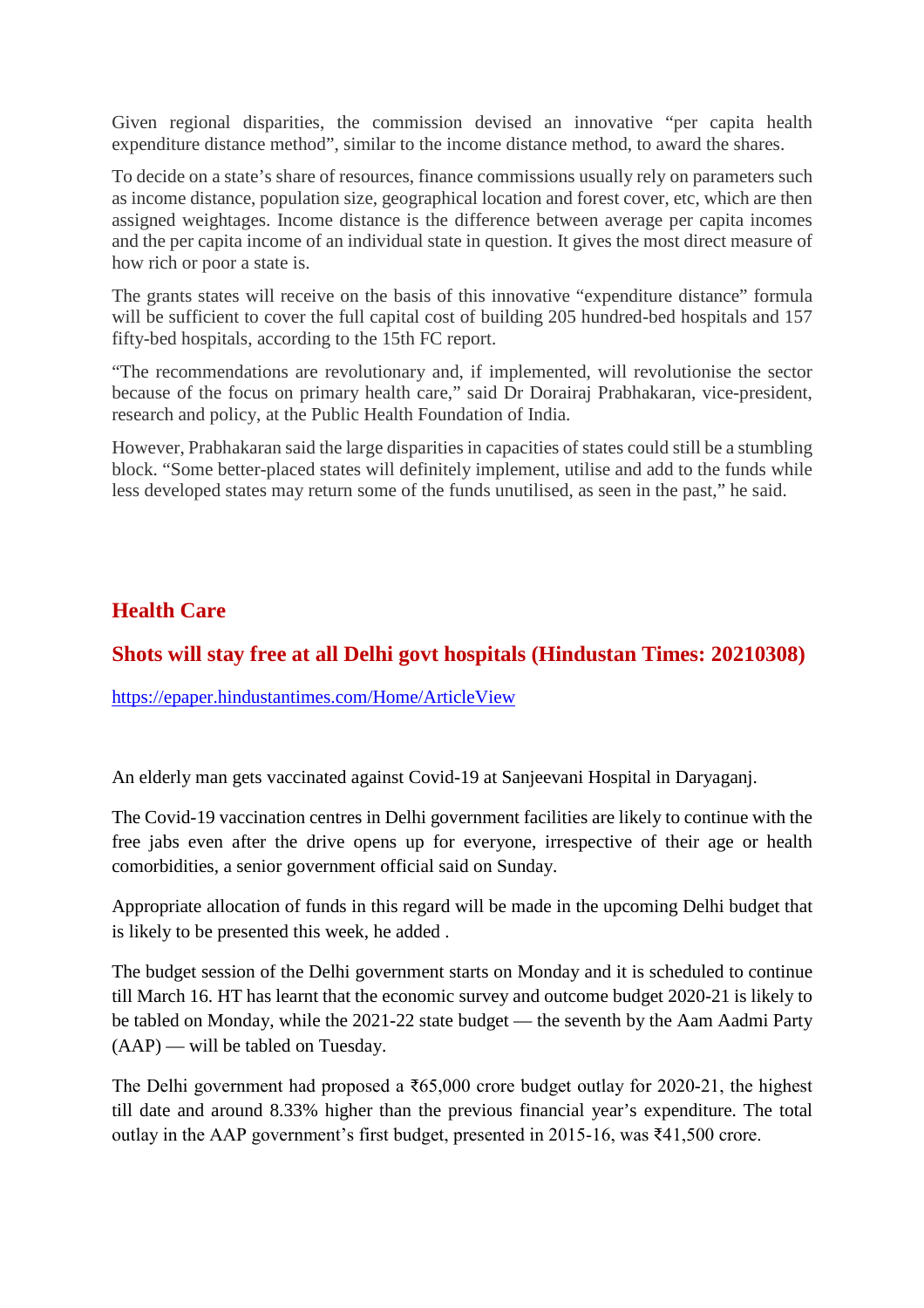In the 2021-22 budget, the government is likely to further increase the total outlay, said the senior government official.

This will be the first budget by the state government after the Covid-19 pandemic struck the Capital, with the infection and the consequent nationwide lockdown severely denting the state government's revenue collection by at least 42%, finance department officials said.

The 2020-21 budget had been tabled on March 23, even as Delhi planned a week-long lockdown, and plans for a nation-wide lockdown loomed.

"Covid-19 vaccines will remain free for all in the government centres. Funds for the same will be allocated in the budget in this regard," said the first government official.

Currently, Delhi has 402 vaccine centres spread across 192 locations. Of the total locations – 136 are in private hospitals and 56 are in government hospitals. The drive is currently open for health workers, front line workers, people aged over 60 years and people aged between 45 and 59 years with specific comorbidities as listed by the Central government. While the inoculation drive was launched across India on January 16, vaccine shots for the last two groups only started on March 1. Delhi, so far, has administered the first dose of Covid-19 vaccines to 75,673 people aged over 60 years and 11,095 shots to people with comorbidities aged between 45 and 59 years , government data showed.

In a report published in HT on Wednesday, health minister Satyendar Jain said the government would take two to three months to cover the first dose for these groups. While there are 2.1 million people aged over 60 years in Delhi, government data showed, there is still no clear estimate of people aged 45-59 years with comorbidities from the Central government's list.

Dr K Srinath Reddy, president of Public Health Foundation of India, said: "Extensive vaccine coverage is needed even for persons below 60 years, because of a high prevalence of comorbidities in younger age groups. Many people with those health conditions are unaware of them, especially in the lower socio-economic groups. Both to protect such people and to slow down the transmission, vaccines have to be administered free of cost in government hospitals."

The theme of the upcoming budget of the Delhi government will be "patriotism" and there is likely to be an allocation of funds for a series of events to he held across the city over a span of 75 weeks – starting this Thursday with a programme in Connaught Place – to celebrate 75 years of independence in India in August next year and installing national flags across the city, said the senior government official.

The senior official said that the upcoming budget is also likely to have a proposal for setting up a new Sainik school in Delhi, apart from allocation of funds for Delhi's own state education board which chief minister Arvind Kejriwal had announced on Saturday.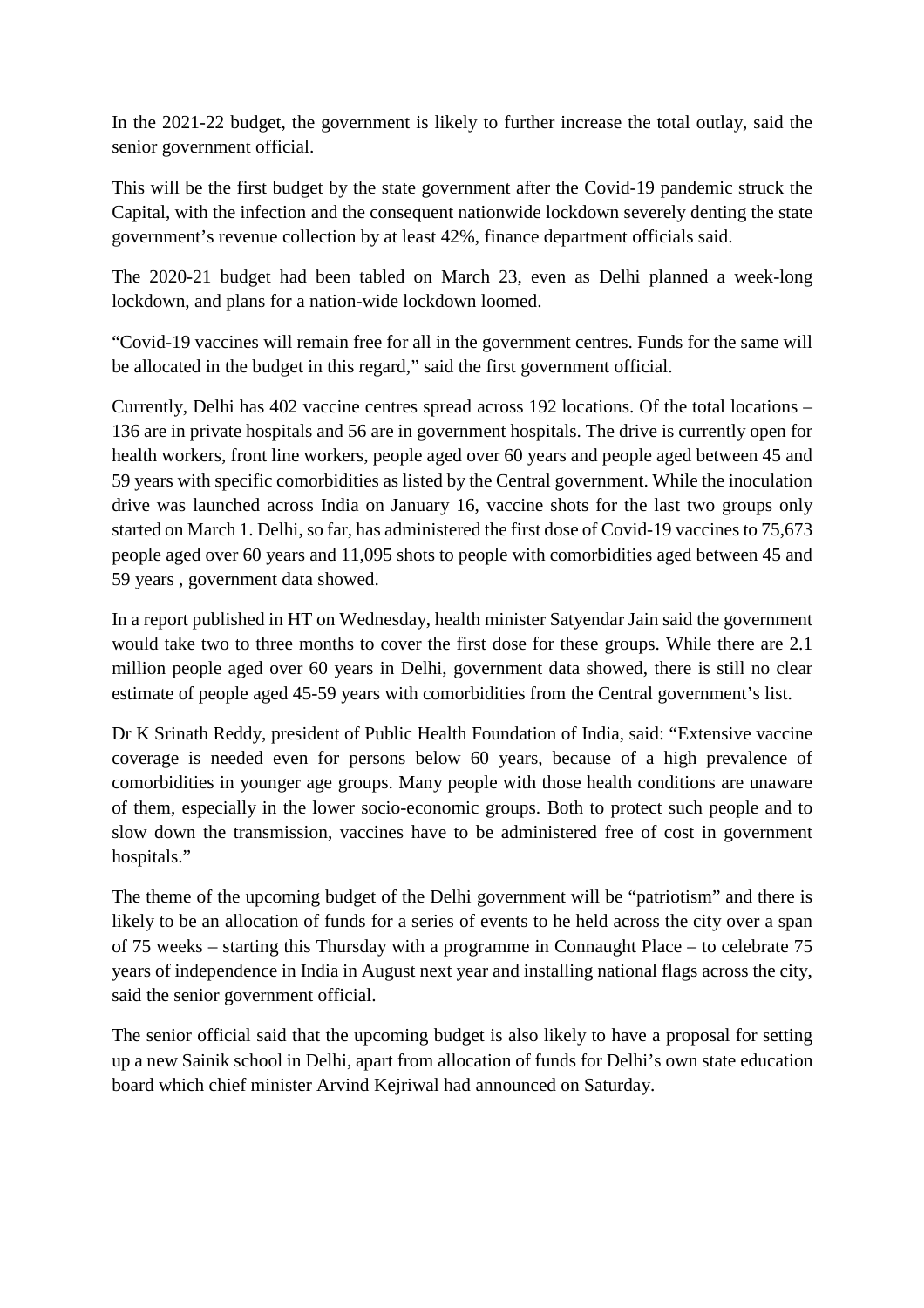### **Covid Vaccination (The Asian Age: 20210308)**

http://onlineepaper.asianage.com/articledetailpage.aspx?id=15452793

# **Figure 1** Free vaccines for all likely in 3rd phase of vaccination at Delhi govt hospitals Budget may allocate fund free Covid vaccinatio

New Delhi, March 7: The Delhi Budget 2021-22, to be presented in the Assembly session starting on<br>Monday, is expected to<br>have a special allocation<br>for free Covid-19 vaccination at Delhi government hospitals, sources said. The Budget is also likely to have proposals to open<br>"Sainik Schools" in Delhi and promote yoga at a widescale in the city, they said.

Vaccination is currently underway in Delhi at 192 hospitals, including 56 run by the Delhi government, for people aged 60 years and above and those in the age group of 45-59 years having comorbidities.

286 new As many as cases and two deaths were reported in the city on Sunday, while the positivity rate stood at 0.31 per cent amid a sudden surge in incidences. "The government is expected to allocate funds for free vaccines to all people in the third phase of vaccination at its hospitals in Delhi, " said a government source.

### **PATRIOTISM FLAVOUR**

· Vaccination is currently underway in Delhi at 192 hospitals, including 56 run by the Delhi government, for people aged 60 years and above and those in the age group of 45-59 years having comorbidities.

Currently, vaccination at government hospitals is free for elderly and those with comorbidities, while '250 is being charged at private hospitals.

Currently, vaccination at government hospitals is free for elderly and those with comorbidities, while ₹250 is being charged at private hospitals. The government is also expected its plan to to share increase Delhi's per capita<br>income to the level of<br>Singapore by 2047, in the Budget, the sources said.

"The master plan of the Keiriwal government will focus on economic reforms and fundamental changes in trade and industries to effect a rise in per capita income so that it equals

that of Singapore by 2047," they said.

The government is also expected to outline measures in the Budget to simplify the trade and business processes and make them more user-friendly in the future, they said.

The Delhi government is working on a plan for taking yoga to the masses in Delhi. The government<br>intends to popularise yoga through extensive cam-<br>paign in residential areas paign in residential areas<br>of the city, the sources<br>said.

Besides this, the govern-

ment is likely to share its plan to celebrate 75th<br>Independence Day in 2022 ous pro-<br>including through various grammes. installing of high mast tricolour like one at Connaught Place, across the city, they added.

The Budget session will commence with Lieutenant Governor Anil Baijal's address to the House at 11 am on Monday. It will be followed by presentation of Economy<br>Survey of Delhi (2020-21) by Deputy Chief Minister Manish Sisodia.

The Outcome Budget of the Delhi government for<br>2020-21 will also be tabled Everet will also be tabled<br>in the House by Sisodia,<br>who is also the finance<br>minister of the government.

BJP MLA and Leader of Opposition in the<br>Assembly Ramvir Singh<br>Bidhuri alleged that the AAP government has curtailed the Question Hour tailed the Question Hour<br>in the Budget session to<br>evade questions from from opposition legislators.

**PTI** 

### **Healthcare**

**What we must consider before digitising India's healthcare (The Indian Express: 20210308)**

https://indianexpress.com/article/opinion/columns/national-digital-health-mission-harshvardhan-healthcare-sector-7218715/

Technologists and technocrats should be careful to not define 'public good' as what they can conveniently deliver, and instead understand what is actually required.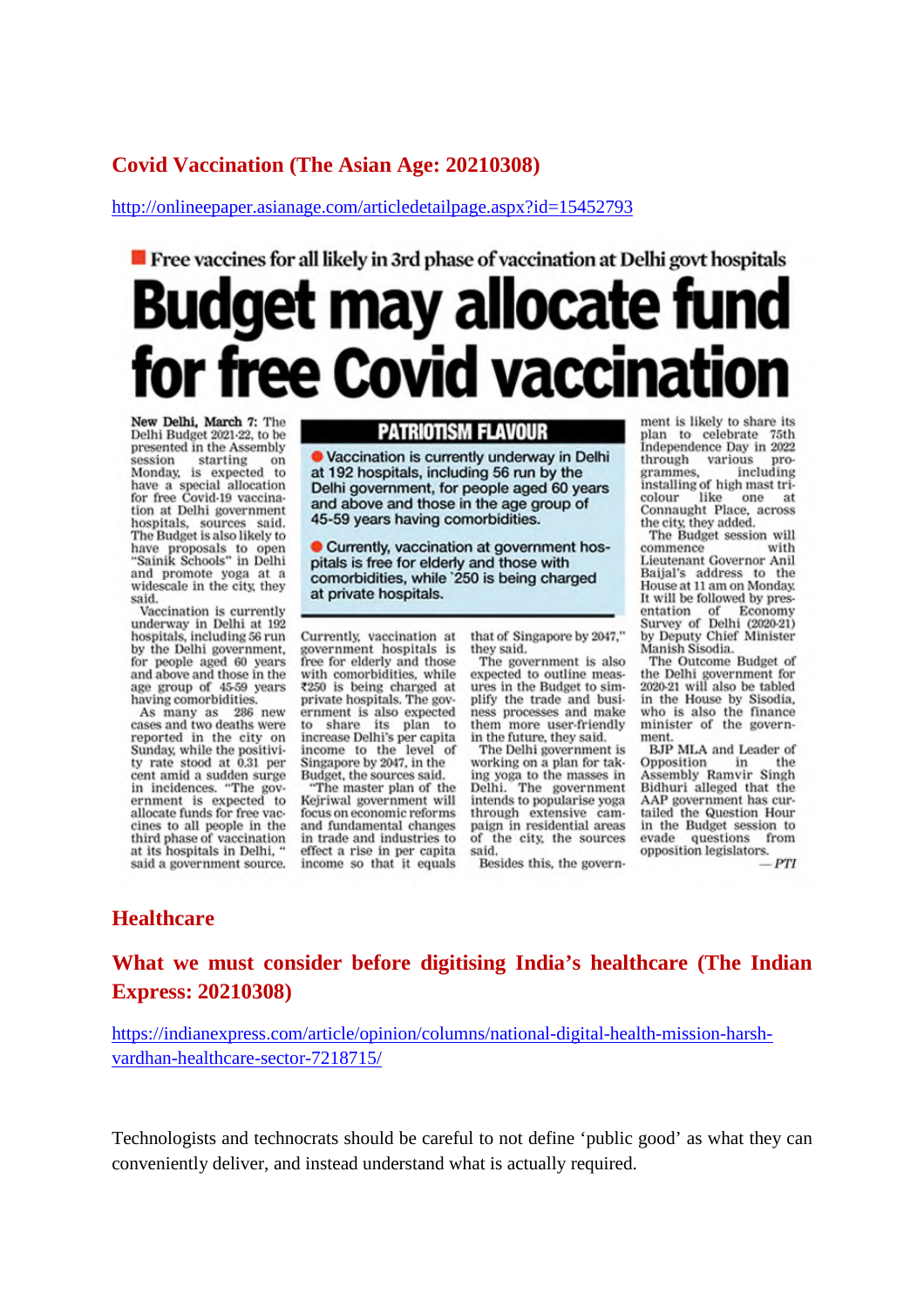Developing a comprehensive understanding of the considerations related to health data infrastructure may also inform the general concerns of e-governance and administrative digitisation in India, which have not been all smooth sailing.

The National Digital Health Mission – announced by the Prime Minister on Independence Day — aims to develop the backbone needed for the integrated digital health infrastructure of India. As the COVID-19 pandemic has shown, a well-functioning personal health data infrastructure can play a key role in public health management. Developing countries like India, with significant health challenges, perhaps need such an infrastructure the most. This can help not only with diagnostics and management of health episodes, but also with broader public health monitoring, socio-economic studies, epidemiology, research, prioritising resource allocation and policy interventions. Digitisation can't be a substitute for the fundamentals — for example, investment in nutrition and welfare, primary healthcare services and healthcare professionals – but it can certainly make healthcare more organised, efficient, and effective.

However, before we start designing databases and APIs and drafting laws, we must be mindful of certain considerations for design choices and policies to achieve the desired social objectives.

First, the theory of pathways to "public good" needs to be carefully developed. This should not be based on mere claims and opinions but on rigorous scrutiny and peer review. There must be a careful examination of how exactly digitisation may facilitate better diagnosis and management, and an understanding of the data structures required for effective epidemiology. We must articulate how we may use digitisation and data to understand and alleviate health problems such as malnutrition and child stunting, the precise data we require to better understand crucial maternal- and childcare-related problems, how digitisation and precise data might help better manage and plan our vaccination programmes or the healthcare system in general, and how implementation programmes may affect different communities — especially marginalised ones — in different ways.

Second, the potential tensions between public good and individual rights must be examined, as must the suitable ways to navigate them. Any data infrastructure endeavour that fails to avoid possible exclusions and hardships due to digitisation, or effectively address privacy concerns and incorporate ex-ante privacy protection, is bound to get mired in controversies and endless litigations. Moreover, for the balancing to be sound and for determining the level of due diligence required, it is imperative to clearly define the operational standards for privacy management. Privacy cannot be protected by mere forceful proclamations of privacy-bydesign. Conflating privacy with security, as is typical in careless approaches, will invariably lead to problematic solutions. In fact, most attempts at building health data infrastructures worldwide — including in the UK, Sweden, Australia, the US and several other countries have led to serious privacy-related controversies and have not yet been completely successful.

Third, and relating to the previous point, is digital identity. Even if we define and use a sectorspecific identity, the question of when and how to link it with that of other sectors remains for example, with banking or insurance for financial transactions, or with welfare and education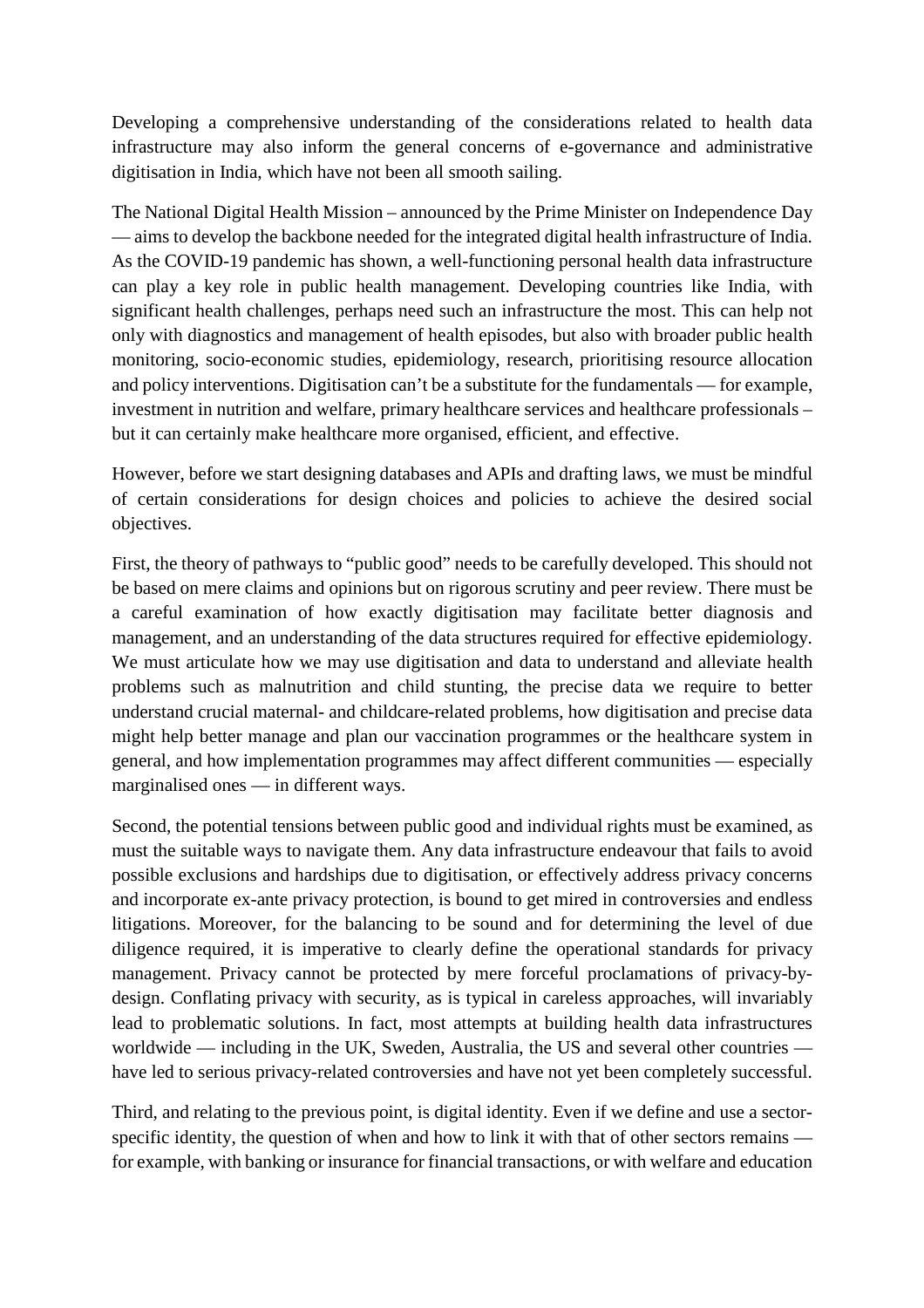for transactions and analytics. Indiscriminate linking may break silos and create a digital panopticon, whereas not linking at all will result in not realising the full powers of data analytics and inference.

Fourth, we need to work out the operational requirements of the data infrastructure in ways that are informed by, and consonant with, the previous points. In other words, the design of the operationalisation elements must follow the deliberations on above points, and not run ahead of them. This requires identifying the diverse data sources and their complexity — which may include immunisation records, birth and death records, informal health care workers, dispensaries, primary health care centres, anganwadis and schools, government and private hospitals at the primary, secondary and tertiary levels, imaging and other diagnostic centres, personal health equipment, self-declared records of lifestyle indicators and habits, and perhaps also genetic data along with profiling information. It also requires an understanding of their frequency of generation, error models, access rights, interoperability, sharing and other operational requirements. There also are the complex issues of research and non-profit uses of data, and of data economics for private sector medical research.

Finally, "due process" has always been a weak point in India, particularly for technological interventions. Building an effective system that can engender people's trust not only requires managing the floor of the Parliament and passing a just and proportional law, but also building a transparent process of design and refinement through openness and public consultations. It will be imperative to consider all concerns, avoid "crony expertism" and reject half-baked and poorly-conceived designs. In particular, technologists and technocrats should take care to not define "public good" as what they can conveniently deliver, and instead understand what is actually required. While we can understand the urge to move forward quickly, given the urgent need to improve health outcomes in the country, deliberate care is needed.

Developing a comprehensive understanding of the considerations related to health data infrastructure may also inform the general concerns of e-governance and administrative digitisation in India, which have not been all smooth sailing.

This article first appeared in the print edition on March 8, 2021 under the title 'In digital health, equity first'. Banerjee is professor, computer science and engineering, IIT Delhi; Sagar is founding head, School of Public Policy, IIT Delhi

### **Coronavirus (Hindustan: 20210308)**

https://epaper.livehindustan.com/imageview\_684759\_83882264\_4\_1\_08-03-2021\_0\_i\_1\_sf.html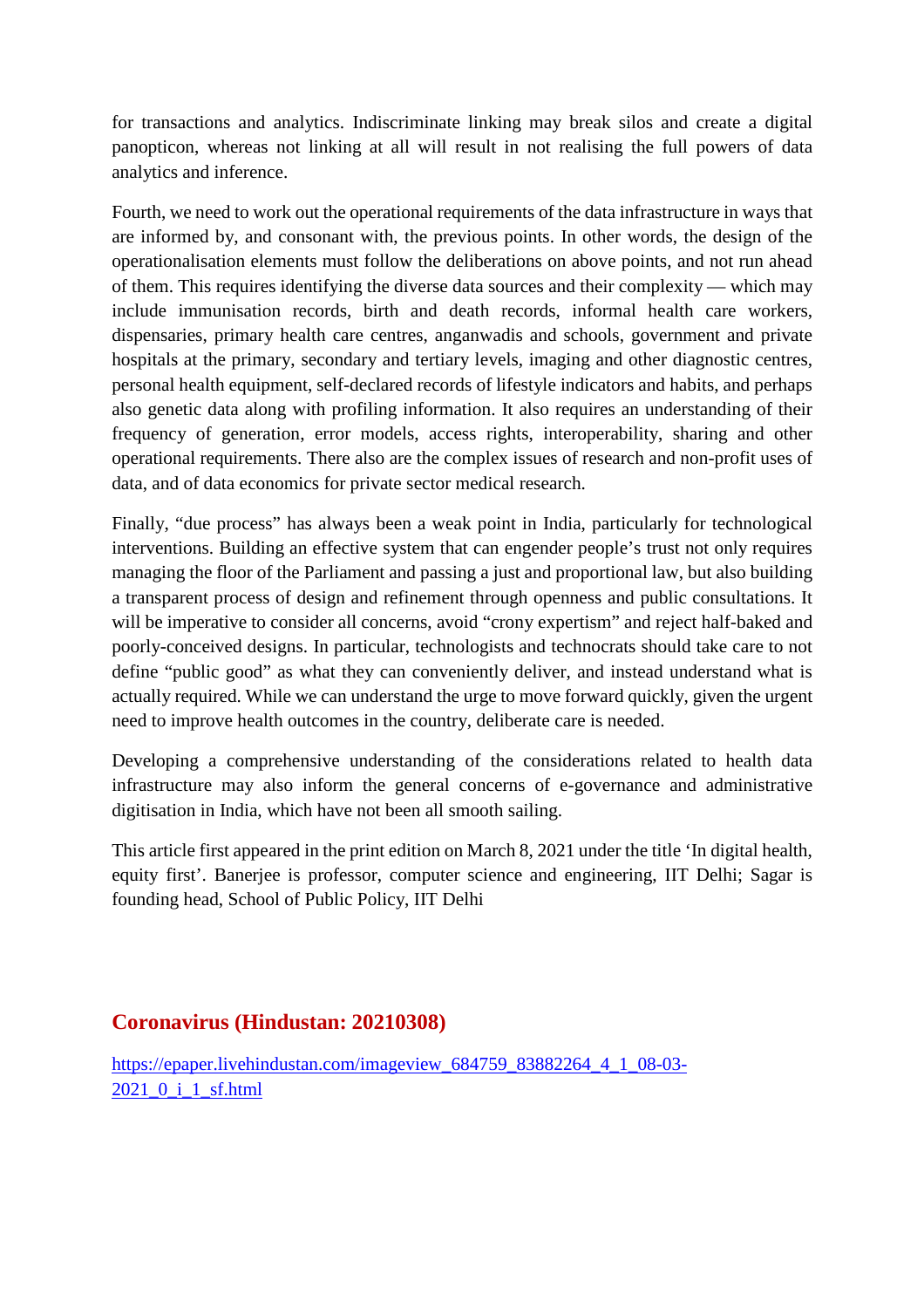# <mark>जन्बा : कोरोना ने</mark><br>भारतीय महिलाओं को मजबुत बनाया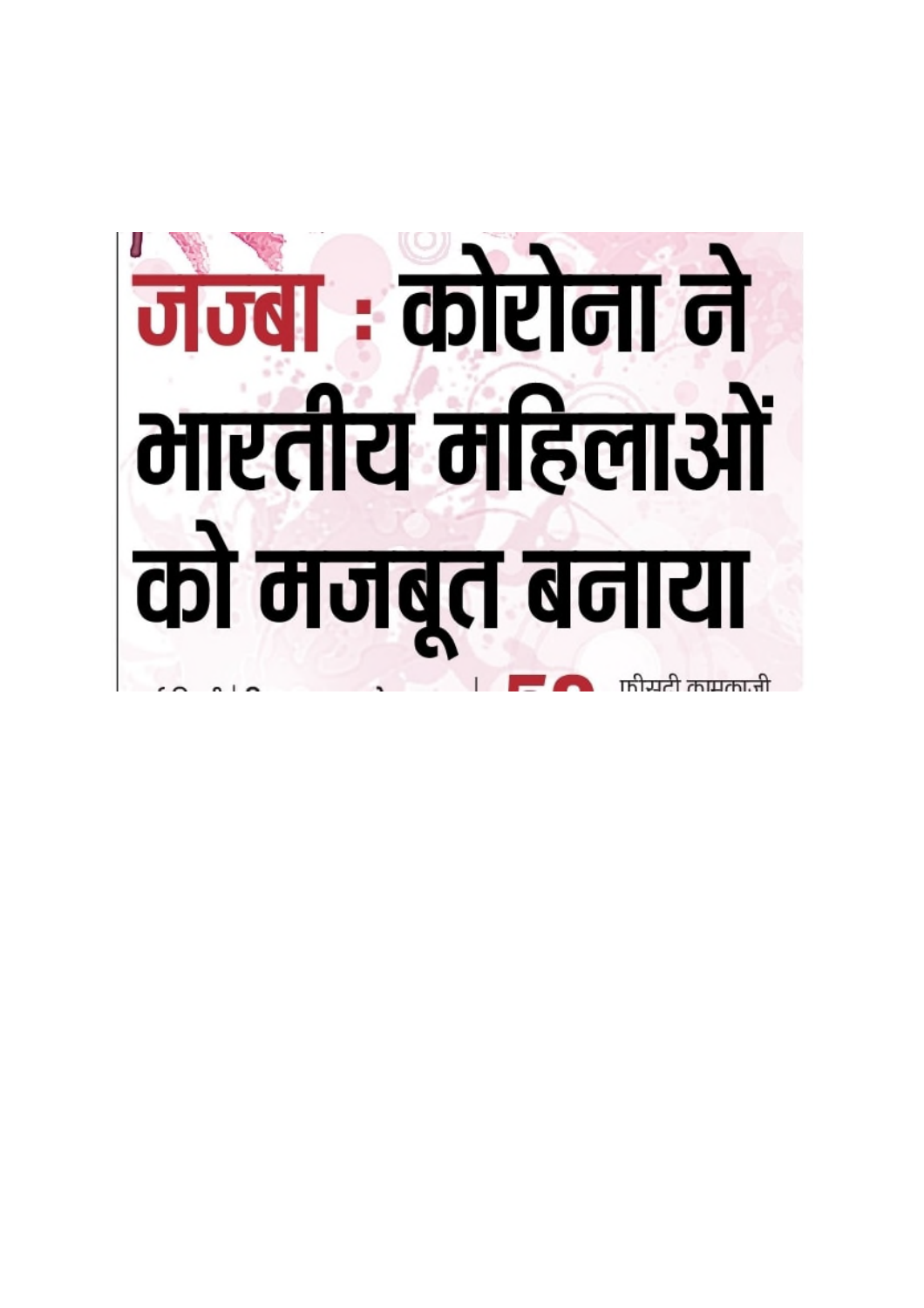## नई दिल्ली | हिन्दुस्तान ब्यूरो

महिला दिवस के मौके पर एक सुखद खबर सामने आई है। कोरोना महामारी से जहां अधिकांश लोगों की वित्तीय स्थिति कमजोर हुई है वहीं, पुरुषों के मुकाबले कामकाजी महिलाएं आर्थिक रूप से अधिक सुरक्षित हुई हैं। एक सर्वे की रिपोर्ट से यह जानकारी मिली है।

अधिक जागरूक:मैक्स लाइफ इंश्योरेंस की रिपोर्ट के अनुसार, कोरोना काल में 59% कामकाजी महिलाएं वित्तीय रूप से सुरक्षित पाई गईं, जबकि पुरुषों का अनुपात 57 फीसदी रहा। यह भी देखने को मिला कि टर्म इंश्योरेंस के प्रति जागरूकता पुरुषों के मुकाबले महिलाओं में अधिक तेजी से बढ़ी है। टर्म इंश्योरेंस को लेकर 64% महिलाएं तो 62 फीसदी पुरुष जागरूक पाएं गए।

**स्वास्थ्य के प्रति रुझान बढ़ाः** कोरोना महामारी ने महिलाओं को अपने और परिवार की सुरक्षा के लिए जागरूक किया है। इसके चलते महिलाओं द्वारा स्वास्थ्य बीमा खरीदने में तेजी आई है। रिलायंस जनरल इंश्योरेंस के अनसार, 57% महिलाओं ने 2020 में स्वास्थ्य बीमा लिया। चार में तीन महिलाओं ने

15 लाख कवर की पॉलिसी ली।

प्रबंधन शानदार: मॉर्निंगस्टार की रिपोर्ट के अनुसार, बीते पांच साल में महिला फंड प्रबंधकों द्वारा प्रबंधित 90% संपत्ति ने शानदार प्रदर्शन किया है। इसके बावजूद भारत में 352 म्यूचुअल फंड मैनेजर/ सह-प्रबंधकों

महिलाएं वित्तीय रूप से सुरक्षित पाई गईं कोरोना काल में साल में महिला फंड प्रबंधकों द्वारा 90% संपत्ति ने किया शानदार प्रदर्शन इनसे उबरना अभी बाकी चिता बढ़ी कोरोना काल में एक ओर महिलाएं वित्तीय रूप से सुरक्षित बनी तो वहीं, दूसरी ओर उनमें चिंता बढी है । कोरोना काल में महिलाओं में ऐंगजाइअटी लेवल

फीसदी कामकाजी



वोमेनएटवर्क की रिपोर्ट के अनुसार, वर्क फ्रॉम होम का बुरा असर भी सबसे अधिक महिलाओं पर देखने को मिला है। दफ्तर के साथ घर संभालने से उनपर काम का बोझ काफी बढ़ा



लिंक्डइन अपॉर्च्युनिटी–2021 के सर्वे में 22% महिलाओं ने कहा कि उन्हें पुरुषों की तुलना में उतनी वरीयता नहीं दी जाती। 85% महिलाओं ने कहा कि उन्हें सही समय पर प्रमोशन, वेतन बढोतरी या वर्क ऑफर नहीं होता

में से केवल 30 महिलाएं हैं। ▶ विशेष कवरेज : महिलाओं के साथ से संभले हालात पेज 13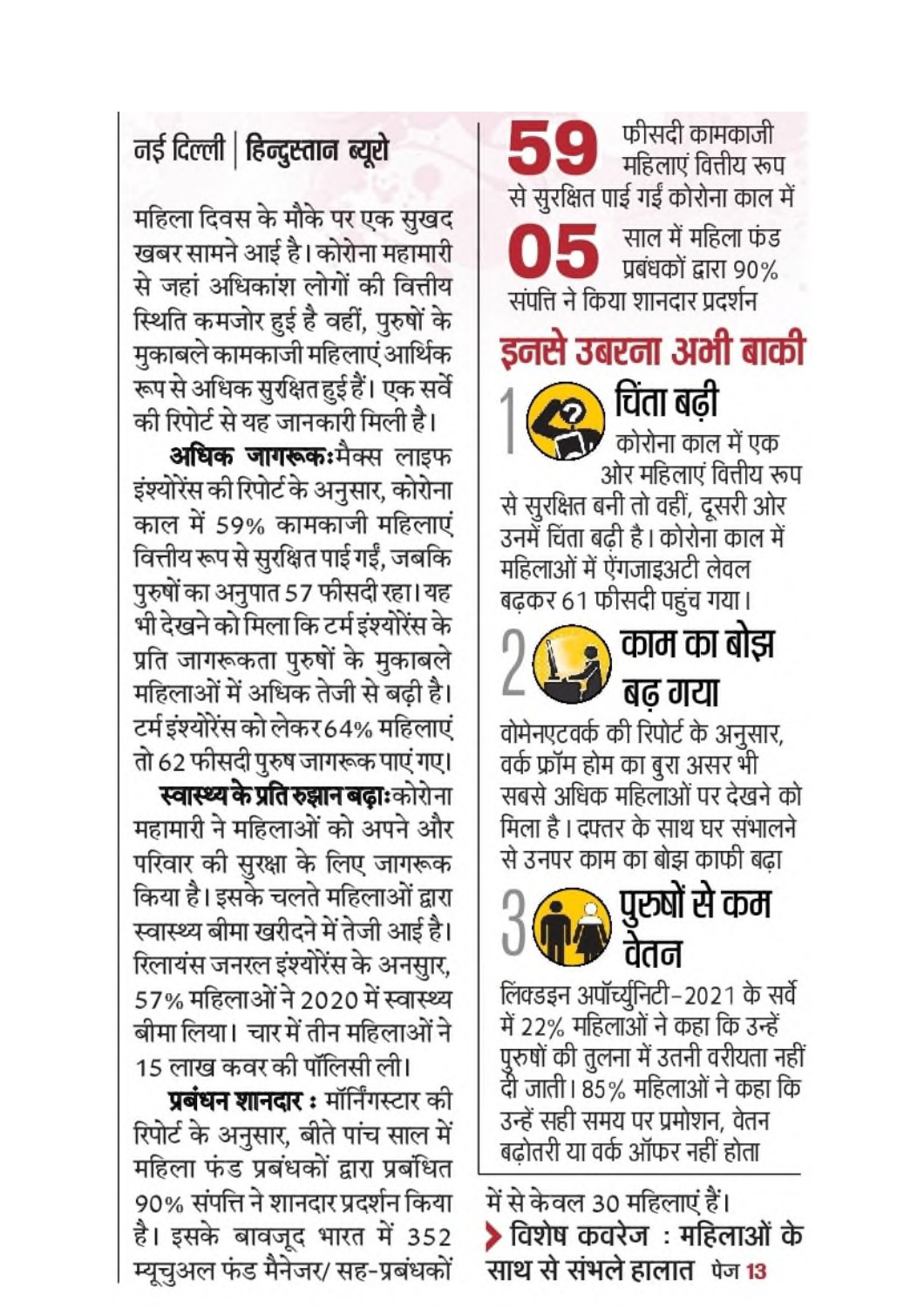### **Dialysis Hospital (Hindustan: 20210308)**

### **https://epaper.livehindustan.com/imageview\_684763\_84123378\_4\_1\_08-03- 2021\_5\_i\_1\_sf.html**



सरायकाले खां के पास रविवार को शुरू हुए बाला साहिब अस्पताल में लोगों को मुफ्त डायलिसिस सुविधा मिलेंगी। • एएनआई

## सबसे बड़ा डायलिसिस अस्पताल शुरू

• डीएसजीएमसी के बाला साहिब

अस्पताल में शुरू हुई सुविधा

जस्मात न जुरु हुए जुल्मा<br>एक दिन में 500 मरीजों का मुफ्त<br>उपचार हो सकेगा अस्पताल में

.<br>इसके लिए अस्पताल में बिल जमा<br>कराने के लिए कैश काउंटर नहीं बनाया

20 साल बाद शुरू हुआ :<br>डीएसजीएमसी की तरफ से वर्ष 2000

में बाला साहिब अस्पताल को बनाने का

काम शुरू किया गया था। रविवार को

दावा

गया है।

### नई दिल्ली | वरिष्ट संवाददाता

दिल्ली में देश की सबसे बड़ी किडनी डावलिसिस सुविधा रविवार से शुरू हो<br>गई है। दिल्ली सिख गुरुद्वारा प्रबंधन कमेटी (डीएसजीएमसी) ने रविवार को काले खां स्थित बाला साहिब का कारा जा तकता काला साहन<br>अस्पताल का उद्घाटन किया। यहां<br>डीएसजीएमसी ने सभी मरीजों को सुविधा मुफ्त में देने का फैसला किया है। डीपसलीपसमी अध्यक्ष मनलिंदर

सिंह सिरसा के मुताबिक, अस्पताल की सभी सुविधाएं तकनीकी तौर पर उन्नत<br>हैं, जो सभी को मुफ्त प्रदान की जाएंगी। डायलिसिस सुविधा की शुरुआत के<br>साथ ही अस्पताल की औपचारिक साच हो अस्पताल का आनवारिक<br>शुरुआत हो गई। अस्पताल का उद्घाटन वाबा बचन सिंह ने किया।

य जनगराउँ नामगना।<br>एक दिन में 500 मरीजों का उपचार र स्वारा 1500 गया गाउँ ।<br>ग्वाला साहिब अस्पताल में एक समय<br>में 101 मरीजों का डायलिसिस हो

न १८१ - नराजा का उपवरासरस है।<br>सकेगा। वहीं अस्पताल में प्रतिदिन 500<br>मरीजों का डायलिसिस हो सकेगा। .<br>डीएसजीएमसी से मिली जानकार

जिल्लेजास्वता तावता जावनात<br>के अनुसार, अभी अस्पताल को 101<br>बिस्तरों के साथ शुरू किया गया है। जल्द ही इसकी क्षमता को 1000 बिस्तर वाला किया जाएगा।

### **Coronavirus (Hindustan: 20210308)**

https://epaper.livehindustan.com/imageview\_684764\_84233570\_4\_1\_08-03-2021 6 i 1 sf.html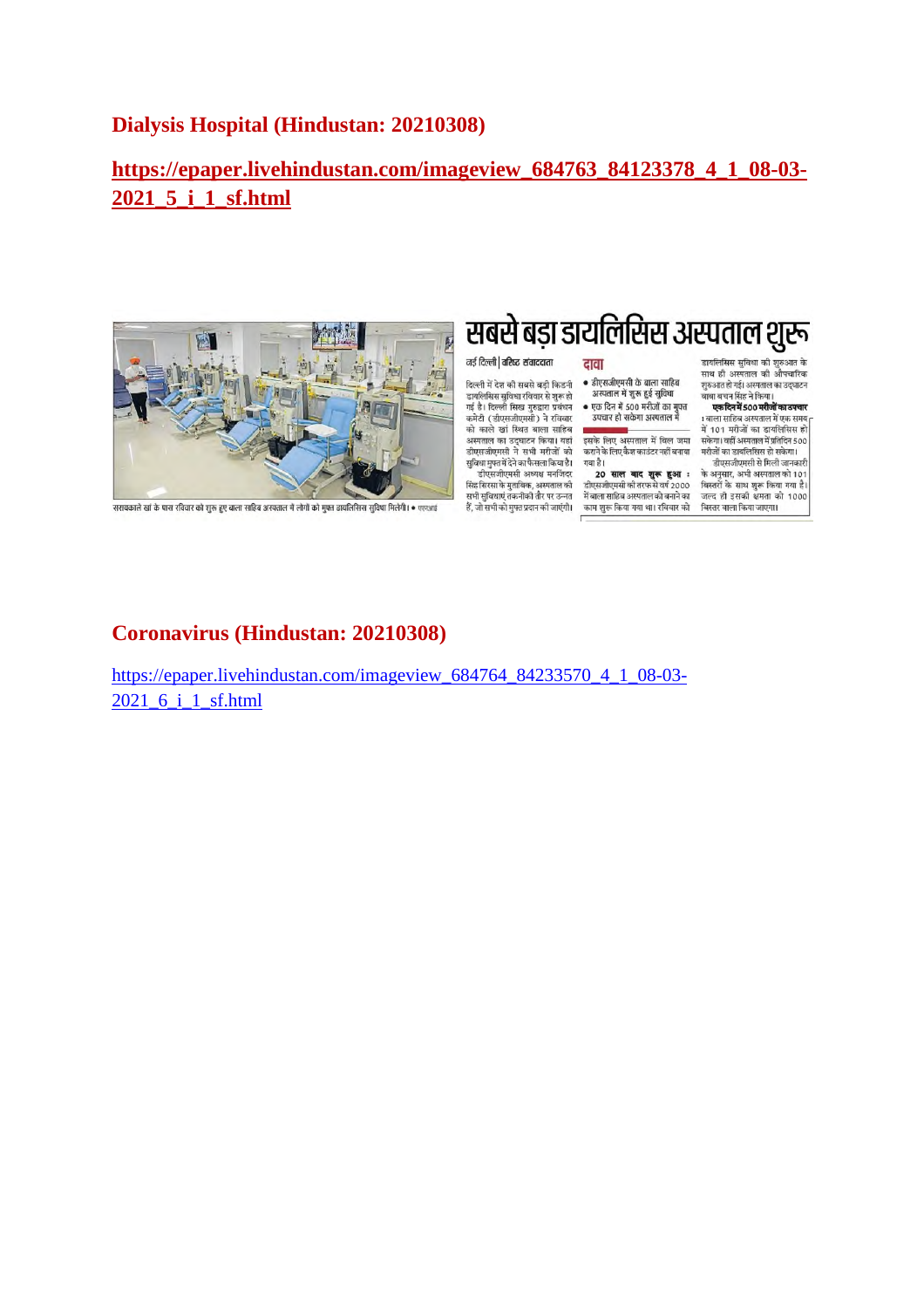राजधानी में 91 हजार से अधिक कोरोना सैंपल की हुई जांच, वर्तमान में संक्रमण के शिकार 1803 सक्रिय मरीज

# छह दिन बाद कोरोना के मामलों में आई गिरावट



#### नई दिल्ली | कार्यालय संवाददाता

राजधानी में कोरोना के बढ़ते मामलों में कह दिन बाद गिरावट देखने को मिली है। साथ ही कोरोना के मामलों को लेकर रिकॉर्ट जांच की गई है। बीते 24 घंटे में ारकाड जा व का गई है। बाग 24 घट में<br>286 कोरोना के नए मरीज मिले और .<br>टीक होने वाले मरीजों की मंग्ला 260 रही। वहीं, कोरोना के चलते दो लोगों

की मौत हुई।<br>सर्वाधिक हुई आरटीपीसीआर **जाँचः** स्वास्थ्य विभाग द्वारा रविवार को<br>जारी बुलेटिन के अनुसार, रिकॉर्ड ,<br>91614 सैंपल की जांच की गई।इसमें<br>रैपिड एंटीजन टेस्ट से 20364 और आरटीपीसीआर से 71250 लोगों की जांच की गई। जानकारी के अनसार .<br>ऐसा पहली बार है जब इतनी संख्या में .<br>रिकॉर्ड सैंपल की जांच हई हो।

साथ ही आरटीपीसीआर से भी सर्वाधिक जांच की गई है। जांच संक्रमण को दर 0.31 फीसदी दर्ज की गई। इससे पहले दिसंबर में 90354 सैंपल की -<br>जांच एक दिन में दर्ज की गई थी। कोरोना



## अबतक 75 हजार बुजुर्गो को टीका लगा नई दिल्ली | कार्यालय संवाददाता

ः<br>राजधानी में 60 या उससे अधिक उम्र के बजर्ग टीकाकरण के लिए बढ-चढ़कर आगे आ रहे हैं। एक मार्च से तीसरे चरण की शुरुआत के बाद से<br>दिल्ली में छह दिन के अंदर 75 हजार . २००० - २००० - २००० - २००० - २०००<br>से अधिक बुजुर्गों को वैक्सीन की पहली<br>डोज लगा दी गई है।

बुजुर्गों के टीकाकरण की संख्या में रोजाना वृद्धि हो रही है। एक मार्च से शुरू ाणा गुजरूरण के बाद से छह मार्च<br>हुए टोकाकरण के बाद से छह मार्च<br>तक तीन गुना से ज्यादा बुजुर्गों के<br>टीकाकरण में देखा गया है। दिल्ली में 75673 बुजुर्ग टीकाकरण करा चुके .<br>हैं। सबसे ज्यादा टीकाकरण छह मार्च<br>को 17288 बजगों का किया गया। एक मार्च को यह संख्या 5176 थी। 100 से अधिक उम्र वाले दो को लगी वैक्सीन : दिलचस्प बात यह भी है कि दिल्ली में 100 वर्ष से अधिक उम्र वाले दो बुजुर्ग टीकाकरण के लिए अब

तक सामने आप हैं। इसमें 101 वर्षीय हरबंश लाल मेहरा और 104 वर्षीय तुलसी दास चावला ने कोरोना का टीका लगवाया।



छटे कर्मियों के पास टीकाकरण का मौका कोविड टीका से वंचित रह गए<br>स्वास्थ्यकर्मियों और फ्रंटलाइन कर्मचारियों को सरकार ने एक और नगरी का सामान्य के प्राप्त है।<br>मौका दिया है | यह आदेश दिल्ली में<br>36 टीकाकरण केंद्र चिह्नित करते हुए आदेश जारी किया है । अपने<br>विभाग का आईडी कार्ड और आधार दिखाकर टीका लगवा सकते हैं। बीते कछ समय से स्वास्थ्यकर्मियों योज इट समय से स्वास्थ्यामध्ये<br>कटलाइन कर्मचारियों की ओर इसे लेकर अपील की जा रही थी।

.<br>दोनों ने टीकाकरण के लिए दूसरे लोगों को भी आगे आने का आग्रह किया है। खाली पेट न आएं : राजीव गांधी

01 02 03 04 05 06 वायरस एंडेमिक फेज

60 से अधिक उम्र वाले

के करीब : जैन -<br>नई दिल्ली (एजेंसी)। दिल्ली के

स्वास्थ्य मंत्री सत्येन्द्र जैन ने कहा कि स्वरच्च नहीं स्वयंत्र काम न कहा है।<br>कोरोना राजधानी में एंडेमिक फेज के<br>करीब है । किसी संक्रमण को तब .<br>एंडेमिक फेज कहा जाता है जब वह किसी भौगोलिक क्षेत्र में एक स्तर पर लगातार बना रहता है। दिल्ली में 10 लगातार बना रहता है । विस्ता न । ए<br>साल पहले स्वाइन फ्लू का प्रकौप देखा<br>गया था, लेकिन अब भी हर साल कुछ<br>मामले सामने आते हैं । कोरोना पूरी तरह से समाप्त नहीं होने जा रहा है।

.<br>सुपर स्पेशलिटी अस्पताल के कोविड अधिकारी डॉ. अजीत जैन ने कहा कि टीकाकरण के लिए खाली पेट न आएं।

### **Herd immunity**

### **Coronavirus | Kerala's delayed approach towards herd immunity (The Hindu: 20210308)**

https://www.thehindu.com/sci-tech/health/keralas-delayed-approach-towards-herdimmunity/article34007278.ece

Unlike the rest of India, Kerala has maintained the same level of daily testing despite a reduction in number of cases

From mid-February, a spike in daily new cases was reported from a few States including Maharashtra. For days on end, the Health Ministry kept repeating the message that Kerala too was "witnessing an upsurge of daily new cases". Even as

### **Alzheimer's**

### **JNCASR team develops potential drug candidate for Alzheimer's (The Hindu: 20210308)**

https://www.thehindu.com/sci-tech/science/jncasr-team-develops-potential-drug-candidatefor-alzheimers/article34007349.ece